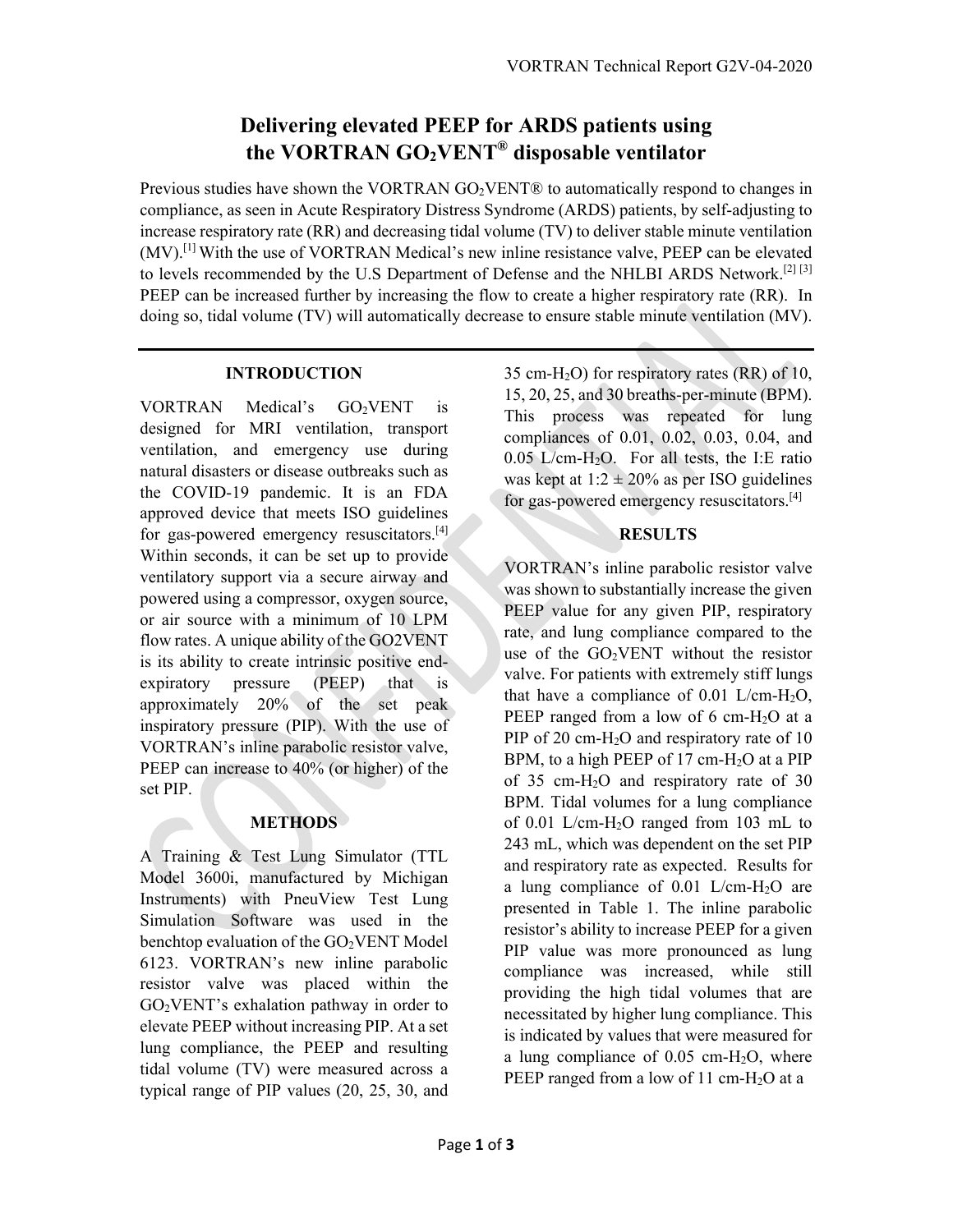| $RR \pm 2$ BPM | 10          |     |             | 15  |             | 20  |             | 25  |             | 30  |  |
|----------------|-------------|-----|-------------|-----|-------------|-----|-------------|-----|-------------|-----|--|
| Set PIP        | <b>PEEP</b> | TV  | <b>PEEP</b> | TV  | <b>PEEP</b> | TV  | <b>PEEP</b> | TV  | <b>PEEP</b> | TV  |  |
| 20             | 6.          | 132 | 6           | 127 |             | 121 |             | 114 | 9           | 103 |  |
| 25             |             | 171 | 8           | 162 | 9           | 151 | 10          | 144 | 11          | 130 |  |
| 30             | 8.          | 211 | 9           | 196 | 11          | 182 | 12          | 181 | 14          | 158 |  |
| 35             | 10          | 243 | 11          | 233 | 13          | 209 | 14          | 210 | 17          | 174 |  |

**Table 1. PEEP and Tidal Volume for Various PIP Values with Lung Compliance of 0.01 L/cm-H2O** 

**Table 2. PEEP and Tidal Volume for Various PIP Values with Lung Compliance of 0.05 L/cm-H2O** 

| $RR \pm 2$ BPM | 10          |     |             |     |  | 20          |     |  | 25          |     | 30          |     |
|----------------|-------------|-----|-------------|-----|--|-------------|-----|--|-------------|-----|-------------|-----|
| Set PIP        | <b>PEEP</b> | TV  | <b>PEEP</b> | TV  |  | <b>PEEP</b> | TV  |  | <b>PEEP</b> | TV  | <b>PEEP</b> | TV  |
| 20             |             | 477 | 13          | 368 |  | 15          | 278 |  | 16          | 227 |             | 153 |
| 25             | 15          | 568 | 17          | 403 |  | 19          | 288 |  | 20          | 235 | 22          | 166 |
| 30             | 18          | 651 | 21          | 434 |  | 24          | 296 |  | 24          | 261 | 26          | 162 |
| 35             |             | 699 | 25          | 457 |  | 27          | 347 |  | 29          | 266 | 30          | 220 |

PIP of 20 cm-H<sub>2</sub>O and respiratory rate of 10 BPM, to a high PEEP of 30 cm- $H<sub>2</sub>O$  at a PIP of 35 cm-H2O and respiratory rate of 30 BPM. Tidal volumes for a lung compliance of 0.05 L/cm-H2O ranged from 153 mL to 699 mL. Results for a lung compliance of 0.01 L/cm-H2O are presented in Table 1.

The PEEP was also shown to elevate at any given PIP by increasing the respiratory rate. Increasing the respiratory rate from 10 BPM to 30 BPM at a constant PIP resulted in an average PEEP increase of 7.6 cm-H2O.

Figure 1 demonstrates the linear relationship between PIP and PEEP for various respiratory rates at a compliance of 0.01  $L/cm-H<sub>2</sub>O$ . PEEP was shown to increase at a higher rate when increasing PIP at higher respiratory rates, with a lower rate of increase when increasing PIP at lower respiratory rates. Figure 2 demonstrates the same linear relationship between PIP and PEEP at a compliance of 0.05 cm-H2O. However, the rate of increase of PEEP when increasing PIP was shown to be near constant across various respiratory rates.



**Fig. 1. Measured PEEP for a range of set PIP at various respiratory rates and a compliance of 0.01 cm-H2O.** 



**Fig. 2. Measured PEEP for a range of set PIP at various respiratory rates and a compliance of 0.05 cm-H2O.**